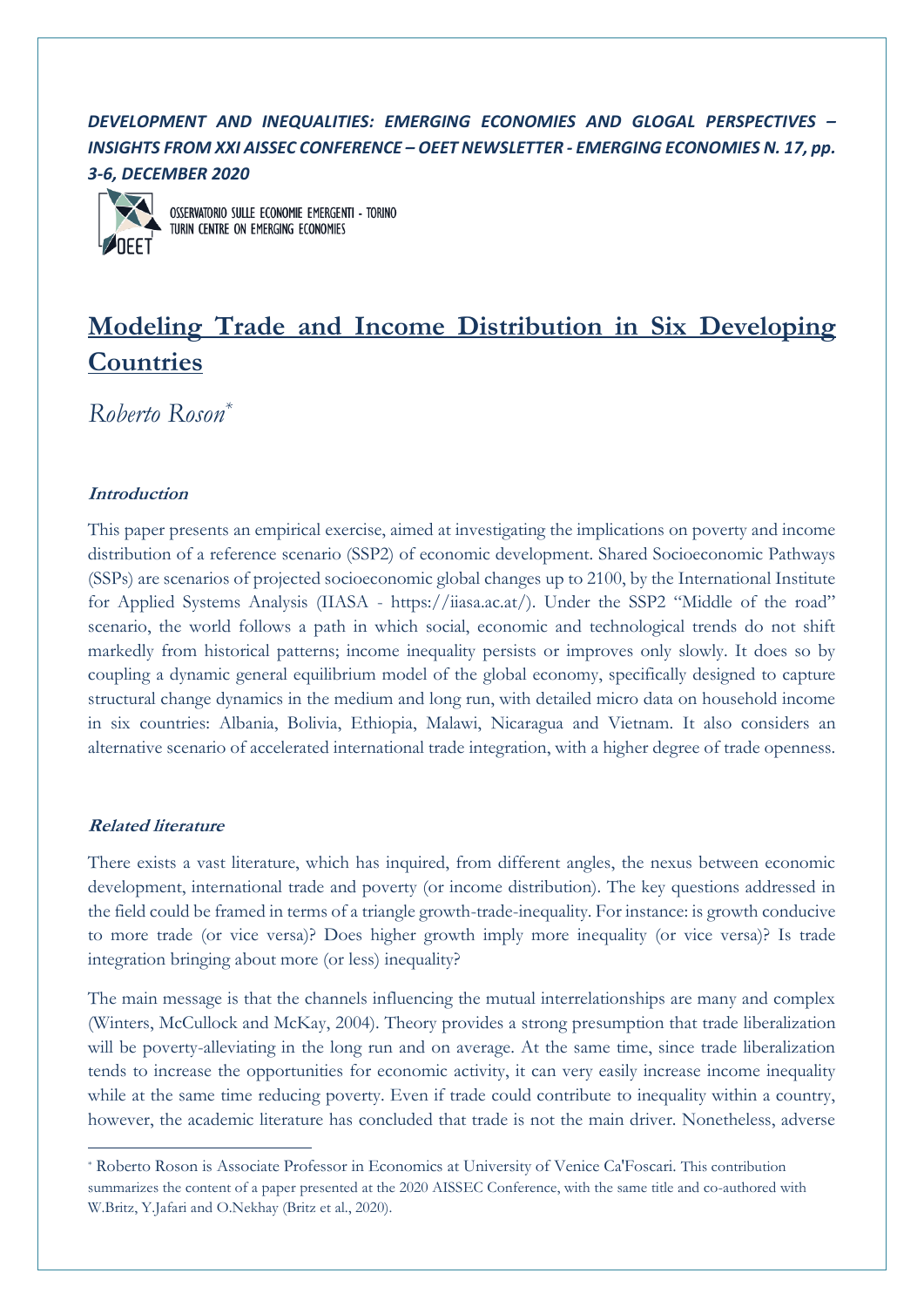effects of import competition appear to be highly geographically concentrated and long-lasting, in developing and developed countries (Pavcnik, 2017).

One major issue in this literature is the possible ambiguity of concepts. When we talk about poverty, for example, are we (perhaps implicitly) referring to income per capita? Or, should we better consider the risk of getting unemployed, which is actually related to market instability (Santos-Paulino, 2012)? Should we focus on the individual or on the household? How to appropriately account for informal markets, self-employment and subsistence consumption?

In the same vein, the concept of higher trade integration is not without equivocalness. The conventional approach is framed in terms of lower trade frictions: tariff and non-tariff barriers, transport, communication and cost margins. As technological progress lowers mobility costs, on one hand, and international agreements lower tariffs and other normative barriers, on the other, the gross volume of international trade would grow over time proportionately more than global GDP (Brahmbhatt, 1998). However, Feenstra (1998) argues that falling tariffs and transportation costs "are only partial explanations, leaving three-fifths of the growth in trade relative to income unexplained" and that "when countries become more similar in size, they import more product varieties from each other". This echoes the modern theory of trade, which stresses the role of economies of scale and product differentiation. The bottom line is that not only the volume of trade matters, but also its nature and composition.

A recent strand of literature has linked trade to knowledge spillovers and endogenous growth, suggesting that this mechanism could bring about trade benefits much larger than what suggested by the conventional theory (Hsu, Riezman, and Wang, 2019). This argument is relevant for income distribution, to the extent that heterogeneous workers sort themselves into different activities, in such a way that more trade produces effects similar to skill-based technological progress (Grossman and Helpman, 2018).

#### **Modeling strategy**

We base our exercise on the G-RDEM model for the construction of future scenarios and simulation of structural change (Britz and Roson, 2019). The G-RDEM model extends the standard GTAP model (Hertel and Tsigas, 1997), by adding some key drivers of long-run structural change, namely: (1) variations in household consumption patterns, giving raise to non-linear Engel curves; (2) differentiated sectoral productivity growth; (3) debt accumulation generated by trade imbalances; (4) variable saving rates, influenced by population and income dynamics; (5) time-varying and income dependent industrial inputoutput parameters.

The G-RDEM model, as the standard GTAP model, normally considers only one representative consumer in each country or region. Here, we instead exploit information from a set of household surveys (Food and Agriculture Organization, 2017), to get 12 distinct household categories, for the six countries considered. We distinguish among male and female headed households, urban and rural, poor (below the poverty level in 2011), middle income (between poverty and the mode of the income distribution), and rich (the rest). To model each household category, we need to define the various sources of income and the specific consumption pattern, in such a way that the data is consistent with aggregated consumption in the GTAP social accounting matrix.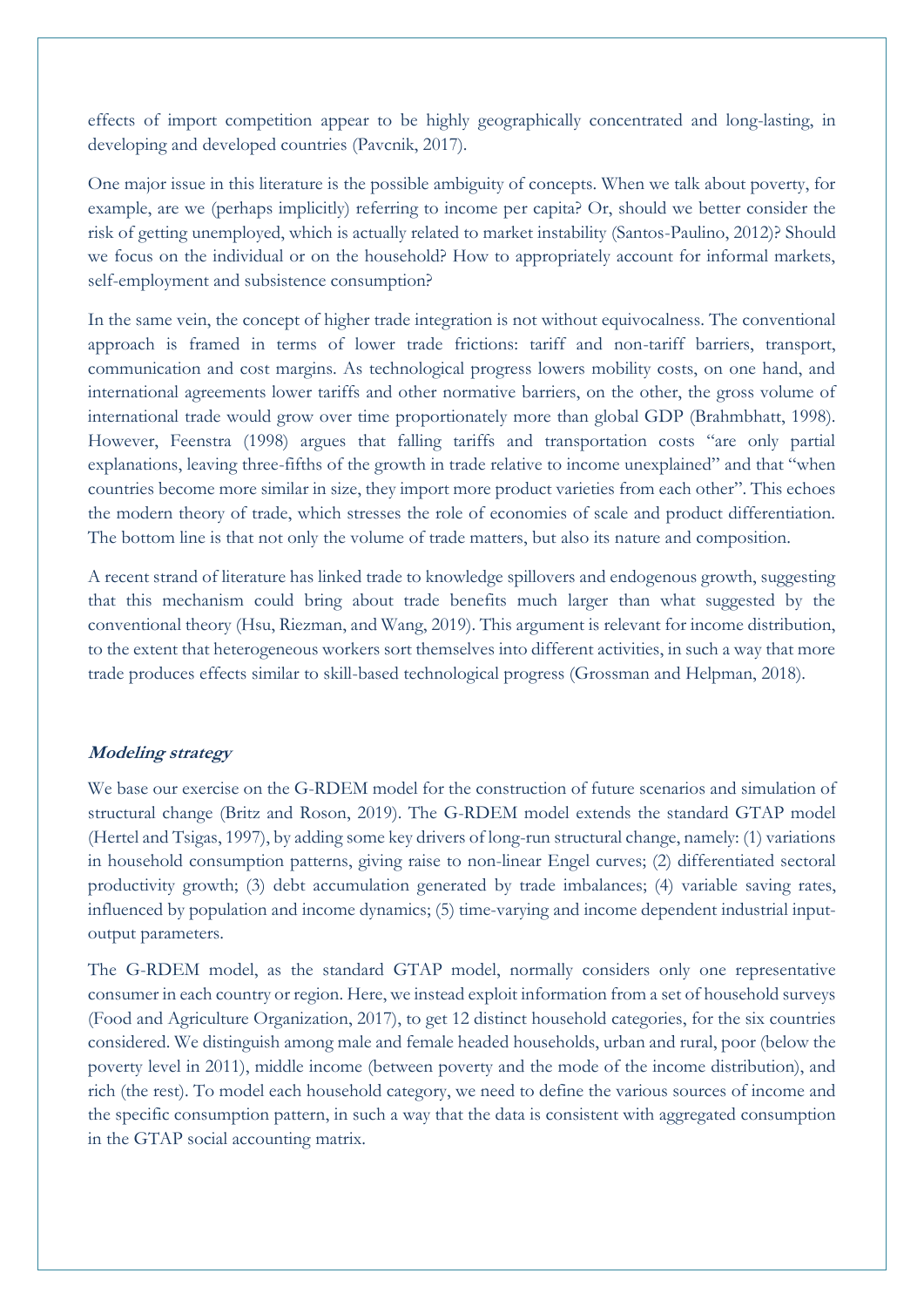### **Key findings**

For the assumed baseline scenario SSP2, a data repository is maintained at the International Institute for Applied Systems Analysis (IIASA). From this source, we extract data about national or regional GDP and population, which are therefore taken here as given. Therefore, our G-RDEM model works as a sort of "multiplier of scenario variables", in the sense that it generates a sequence of global general equilibrium states, consistent with information from SSP2, but including details at the level of industrial production, trade flows, consumption patterns, etc. Furthermore, because of the model extension with finer disaggregation for household classes, we can explore the consequences of the chosen scenario on income distribution.

Growth in real income per capita, over the whole 2011-2050 period, is posited at 134% for Albania, 309% for Bolivia, 480% for Ethiopia, 378% for Malawi, 377% for Nicaragua, and 413% for Vietnam. National population is not assumed to grow very much, except for the two African countries.

We found that income differentials across households (therefore inequality) vary substantially over time. Figure 1 shows how the standard deviation in the distribution of income, normalized to one in the base year 2011 (t00 in Figure 1), increases over time in all countries considered. Malawi stands out as the country experiencing the largest increase in income inequality.





*Source: author's elaboration. In the graphic, axis x is the projection period, from 2011 (t00) to 2050 (t39), and axis y is standard deviation in the distribution of income, normalized to 1 in t00.*

Why are we observing higher income inequality? The answer from our model is quite simple. Households get income from the ownership of primary resources: capital, land, labor of different types and natural resources. Those households better off are also those who own larger shares of factors where relative returns grow more. For example, we can imagine that rich households possess large shares of capital and skilled labor. If returns on capital and skilled labor are higher than, say, land and unskilled labor, then they will get relatively richer. We also found that this phenomenon is related to the increased volume of trade.